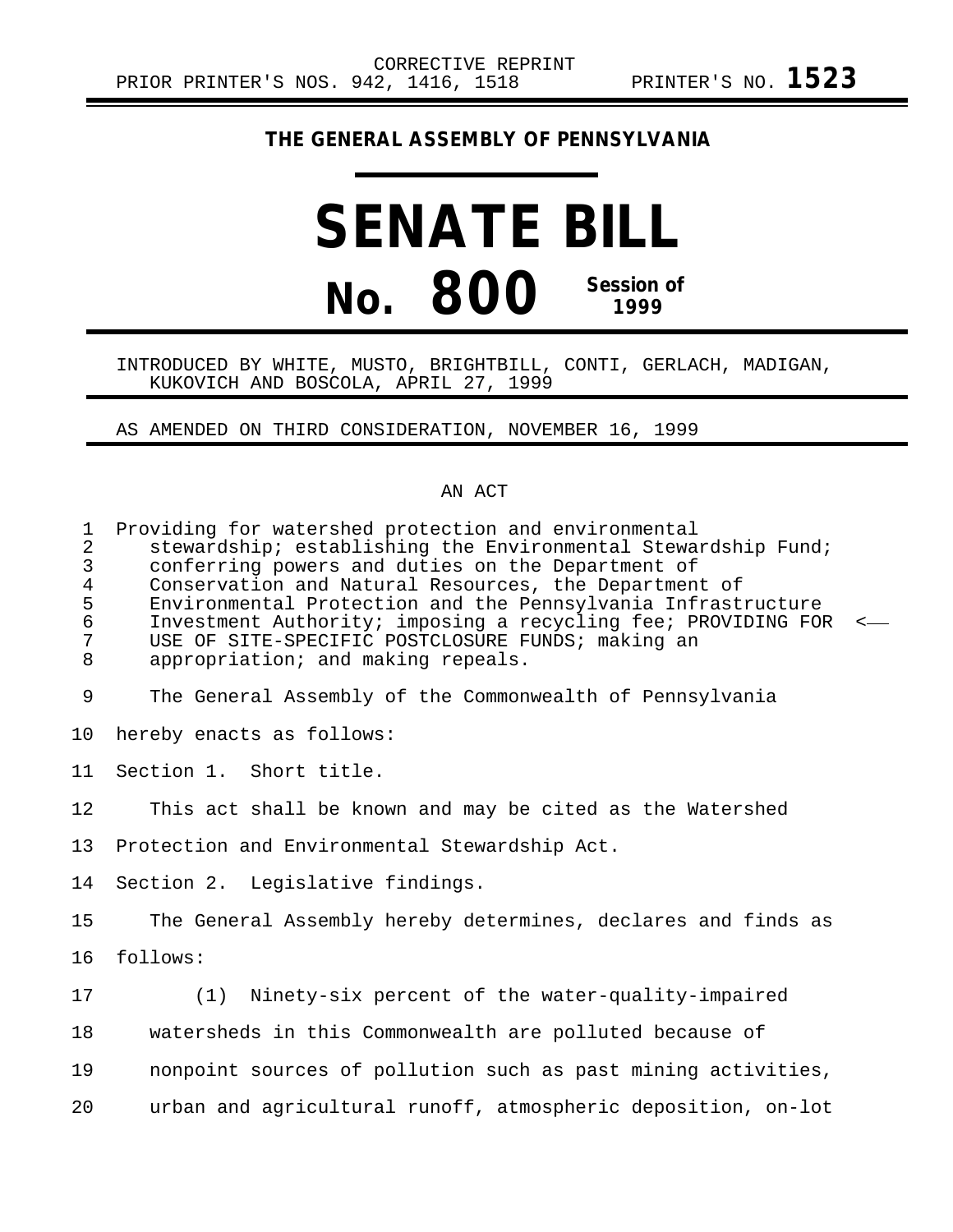1 sewage systems and earthmoving.

2 (2) The Commonwealth continues to have unmet needs in 3 the area of water and sewer infrastructure. New and improved 4 water sources, treatment and distribution systems are 5 necessary for public drinking water supplies.

6 (3) The Commonwealth owns approximately 2.4 million 7 acres of State park and State forest lands and many of these 8 lands suffer from past environmental problems including 9 unreclaimed mines, acid mine drainage and abandoned oil and 10 gas wells.

11 (4) Open space, greenways, RECREATIONAL trails, river < 12 corridors, fish and wildlife habitats, parks and recreation 13 areas and scenic environments protect the environment, 14 conserve natural resources and add value to communities.

15 (5) State programs and State funding should provide 16 maximum flexibility for elected county and municipal 17 governmental officials to identify, prioritize and address 18 local environmental concerns INCLUDING ODOR ABATEMENT < 19 PROBLEMS AT SEWAGE TREATMENT PLANTS.

20 Section 3. Definitions.

21 The following words and phrases when used in this act shall 22 have the meanings given to them in this section unless the 23 context clearly indicates otherwise:

24 "Acquisition." The purchase, or lease with an option to 25 purchase, of land, easements or buildings for public parks, 26 conservation, historical or recreation uses.

27 "Authority." The Pennsylvania Infrastructure Investment 28 Authority.

29 "Authorized organization." An entity involved in research, 30 restoration, rehabilitation, planning, acquisition, development, 19990S0800B1523 - 2 -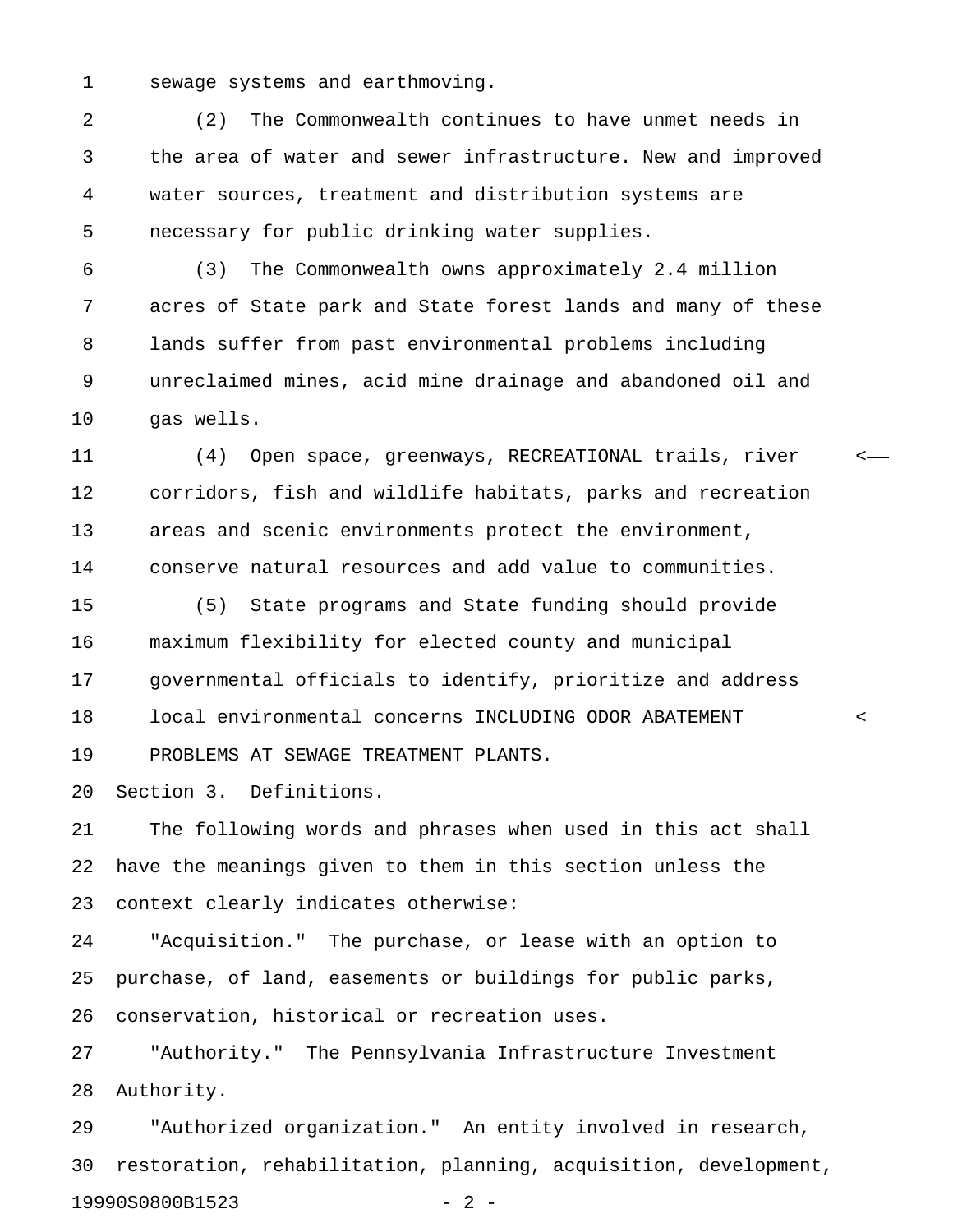1 education or other activities, which furthers the protection, 2 enhancement, conservation, preservation or enjoyment of this 3 Commonwealth's environmental, conservation, recreation or 4 similar resources. The organization must be a tax-exempt 5 institution under section 501(c)(3) of the Internal Revenue Code 6 of 1986 (Public Law 99-154, 26 U.S.C. § 501(c)(3)) and 7 registered with the Bureau of Charitable Organizations or an 8 educational institution involved in these authorized activities 9 or a municipal authority.

10 "Departments." The Department of AGRICULTURE, THE DEPARTMENT < 11 OF Conservation and Natural Resources and the Department of 12 Environmental Protection of the Commonwealth.

13 "Development." New construction, improvement, alteration or 14 renovation required for and compatible with the physical 15 development or improvement of land or buildings.

16 "Fund." The Environmental Stewardship Fund established in 17 section 4.

18 "INTERIOR LAND." LAND THAT HAS AT LEAST 65% OF ITS BOUNDARY < 19 LINES IMMEDIATELY BORDERED BY EITHER STATE FOREST OR STATE PARK 20 LANDS.

21 "Planning." The preparation of park, recreation and open 22 space plans, river corridor and watershed plans, master site 23 development plans, feasibility studies, natural areas studies 24 and inventories, greenways and RECREATIONAL trail plans, < 25 maintenance management plans, conservation plans, zoning plans, 26 land use plans, environmental management plans and research or 27 education documents, useful in assisting municipalities, 28 Commonwealth agencies, conservation districts, watershed 29 organizations and authorized organizations to address 30 environmental improvement, natural resource management, park and 19990S0800B1523 - 3 -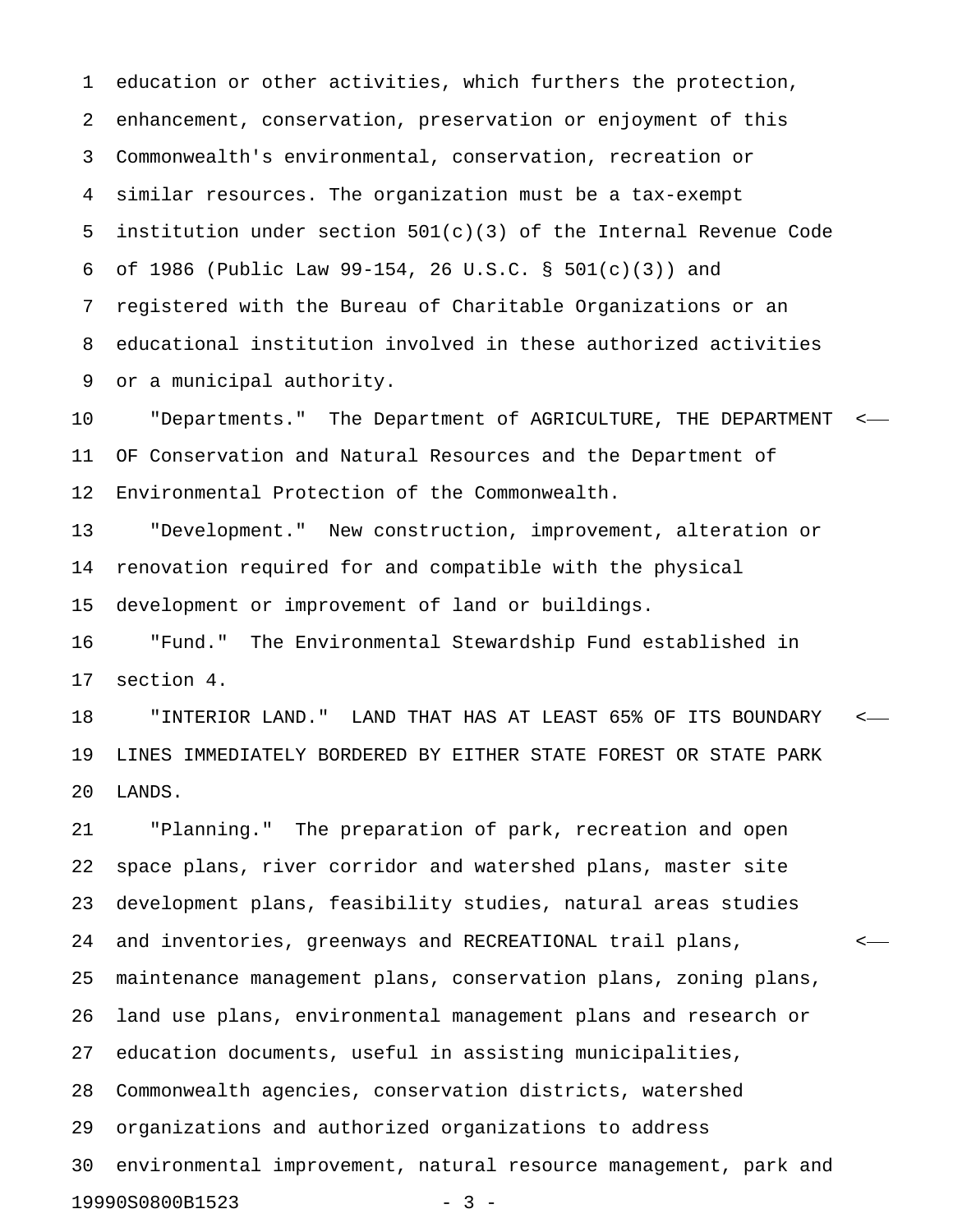1 recreation development and land conservation.

2 "RECREATIONAL TRAIL." A THOROUGHFARE OR TRACK ACROSS WATER, < 3 LAND OR SNOW USED FOR MOTORIZED AND/OR NONMOTORIZED RECREATIONAL 4 PURPOSES.

5 "Rehabilitation and repair." Restoration or renovation of 6 facilities or conditions of existing public conservation and 7 recreation resources. The term excludes routine maintenance. 8 "Technical assistance." Provision of financial grants and 9 professional services. The term includes, publications, 10 research, video tapes, workshops, meetings, phone consultation 11 and written and electronic communication.

12 "Watershed organization." An entity recognized by either or 13 both the Department of Conservation and Natural Resources and 14 the Department of Environmental Protection and established to 15 promote local watershed conservation efforts in an identified 16 watershed.

17 Section 4. Fund.

18 (a) Establishment.--There is established a special fund in 19 the State Treasury, to be known as the Environmental Stewardship 20 Fund, which shall be administered by the Department of 21 Environmental Protection.

22 (b) Sources.--

23 (1) Money appropriated by the General Assembly, interest 24 earned by the fund, penalties, money received from the 25 Federal Government or other sources, money received from the 26 fee established under section 13(b) and the monthly transfer 27 of a portion of State realty transfer tax revenue authorized 28 by section 14 shall be deposited in the fund.

29 (2) For a period of five years from the effective date 30 of this act, the fund may receive money, upon approval of the 19990S0800B1523 - 4 -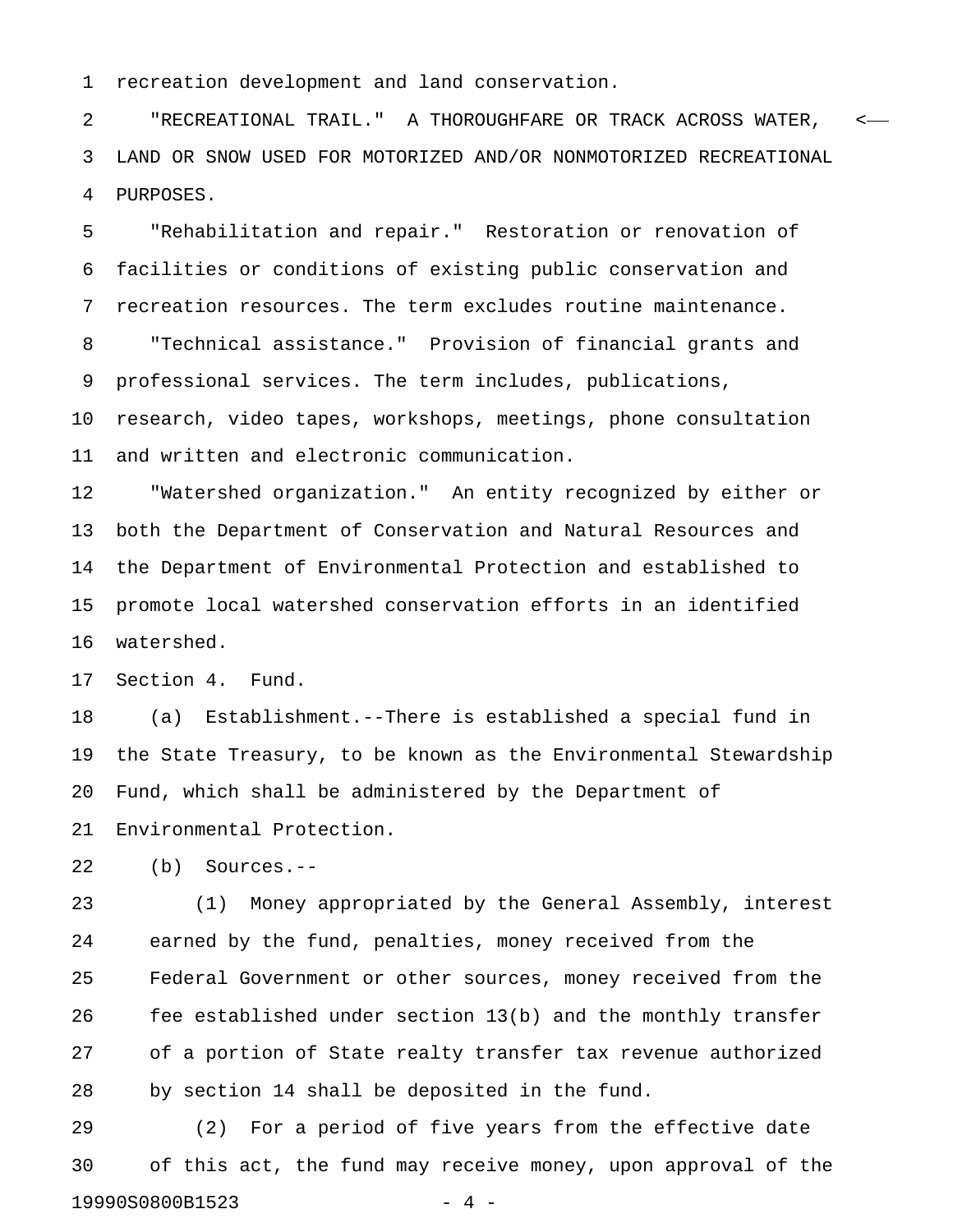1 Governor, from the Recycling Fund and the Hazardous Sites 2 Cleanup Fund. The combined total of appropriations from these 3 two funds for the program shall not exceed \$30,000,000 4 annually.

5 (c) Appropriation.--The money in the fund is hereby 6 appropriated, upon approval of the Governor, to the departments 7 and the authority for the purpose of implementing the provisions 8 of this act.

9 (d) Allocation.--It is the intent of the General Assembly 10 that the money appropriated in subsection (c) be allocated 11 annually as follows: 35% to the Department of Conservation and <-12 Natural Resources; 40% to the Department of Environmental 13 Protection and 25% to the authority.

14 (e) Legislative oversight. An annual expenditure plan for 15 (1) FOR FISCAL YEAR 1999-2000, 28.4% TO THE DEPARTMENT < 16 OF CONSERVATION AND NATURAL RESOURCES; 43.7% TO THE 17 DEPARTMENT OF ENVIRONMENTAL PROTECTION; AND 27.9% TO THE 18 AUTHORITY.

19 (2) FOR FISCAL YEARS 2000-2001 THROUGH 2003-2004, 24.1% 20 TO THE DEPARTMENT OF CONSERVATION AND NATURAL RESOURCES; 21 37.4% TO THE DEPARTMENT OF ENVIRONMENTAL PROTECTION; 14.8% TO 22 THE DEPARTMENT OF AGRICULTURE; AND 23.7% TO THE AUTHORITY. 23 (E) LEGISLATIVE OVERSIGHT.--

24 (1) AN ANNUAL EXPENDITURE PLAN FOR the fund shall be 25 submitted by the Governor to the General Assembly as part of 26 the Governor's annual budget submission. The expenditure plan 27 shall be open for review and comment by the members of the 28 General Assembly and shall include a detailed listing of the 29 types of programs for the actual year, current year and 30 proposed budget year.

19990S0800B1523 - 5 -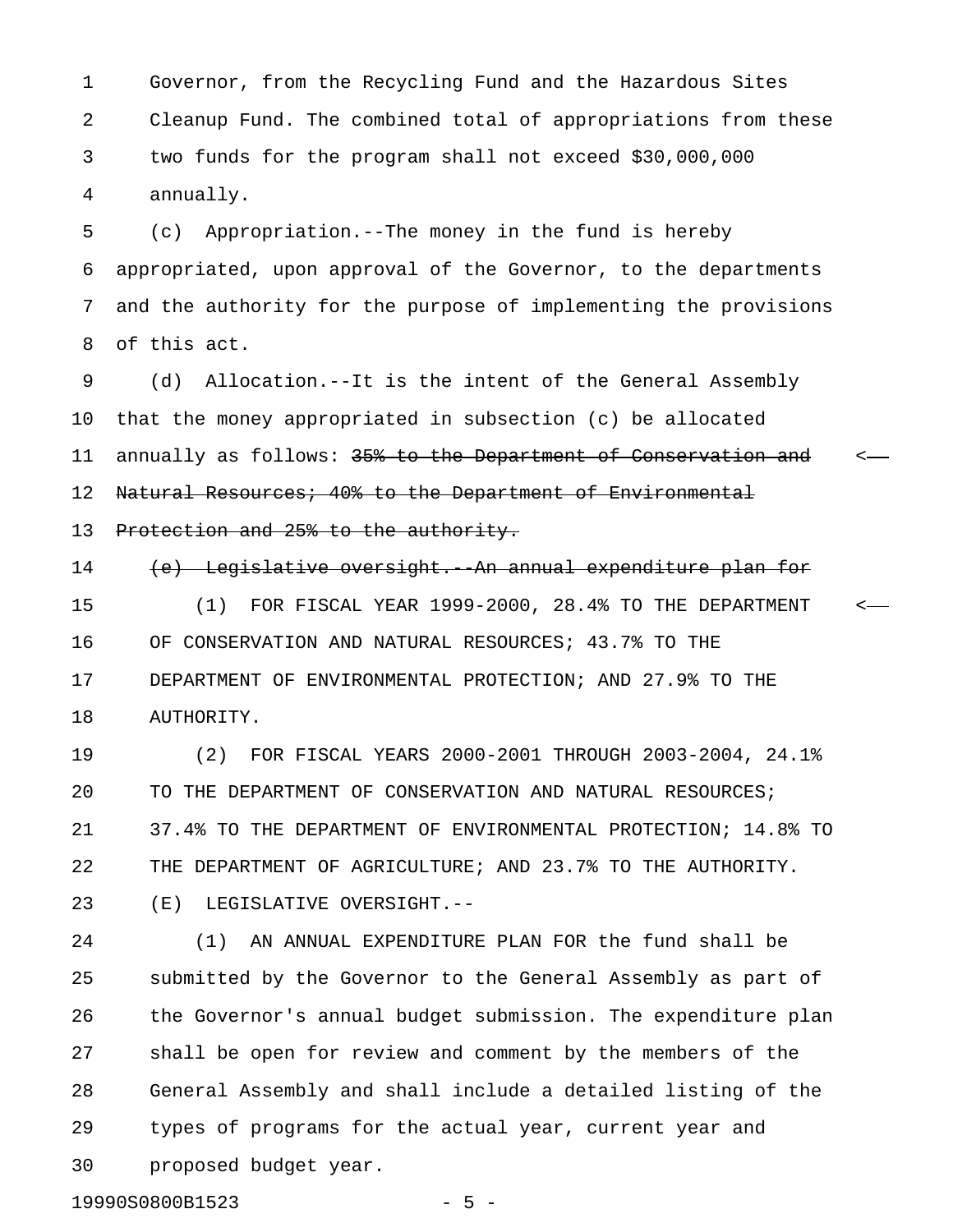1 (2) THE SECRETARY OF THE BUDGET, IN CONJUNCTION WITH THE < 2 SECRETARY OF ENVIRONMENTAL PROTECTION, SHALL PROVIDE 3 QUARTERLY FINANCIAL STATEMENTS SHOWING THE STATUS OF THE 4 RECYCLING FUND, THE HAZARDOUS SITES CLEANUP FUND AND THE 5 ENVIRONMENTAL STEWARDSHIP FUND TO THE CHAIRMAN AND MINORITY 6 CHAIRMAN OF THE APPROPRIATIONS COMMITTEE OF THE SENATE AND 7 THE CHAIRMAN AND MINORITY CHAIRMAN OF THE APPROPRIATIONS 8 COMMITTEE OF THE HOUSE OF REPRESENTATIVES. SUCH STATEMENTS 9 SHALL BE PROVIDED WITHIN 30 DAYS OF THE CLOSE OF EACH QUARTER 10 OF THE FISCAL YEAR AND SHALL COMMENCE WITH THE QUARTER ENDING 11 MARCH 31, 2000. 12 Section 5. Agencies. 13 (a) The Department of Conservation and Natural Resources.-- 14 (1) The Department of Conservation and Natural Resources 15 shall utilize money it receives from the fund for the 16 following purposes: 17 (i) To rehabilitate, repair and develop State park 18 and State forest lands and facilities and the acquisition 19 **19** of interior holdings and other land which the Department  $\leftarrow$ 20 **be Conservation and Natural Resources determines will** 21 **brotect or enhance State parks and State forests.** OF  $\leftarrow$ 22 LANDS CONTIGUOUS TO STATE PARKS AND STATE FORESTS AND 23 INTERIOR LAND WHICH THE DEPARTMENT OF CONSERVATION AND 24 NATURAL RESOURCES DETERMINES WILL PROTECT OR ENHANCE 25 STATE PARKS OR STATE FORESTS. NO MONEYS FROM THE FUND MAY 26 BE USED FOR THE PURCHASE OF NONINTERIOR LANDS UNLESS THE 27 PURCHASER OBTAINS THE APPROVAL OF ALL COUNTIES IN WHICH 28 THE LAND TO BE PURCHASED IS SITUATED. 29 (ii) To provide grants to a county or other

30 municipality, conservation districts and authorized 19990S0800B1523 - 6 -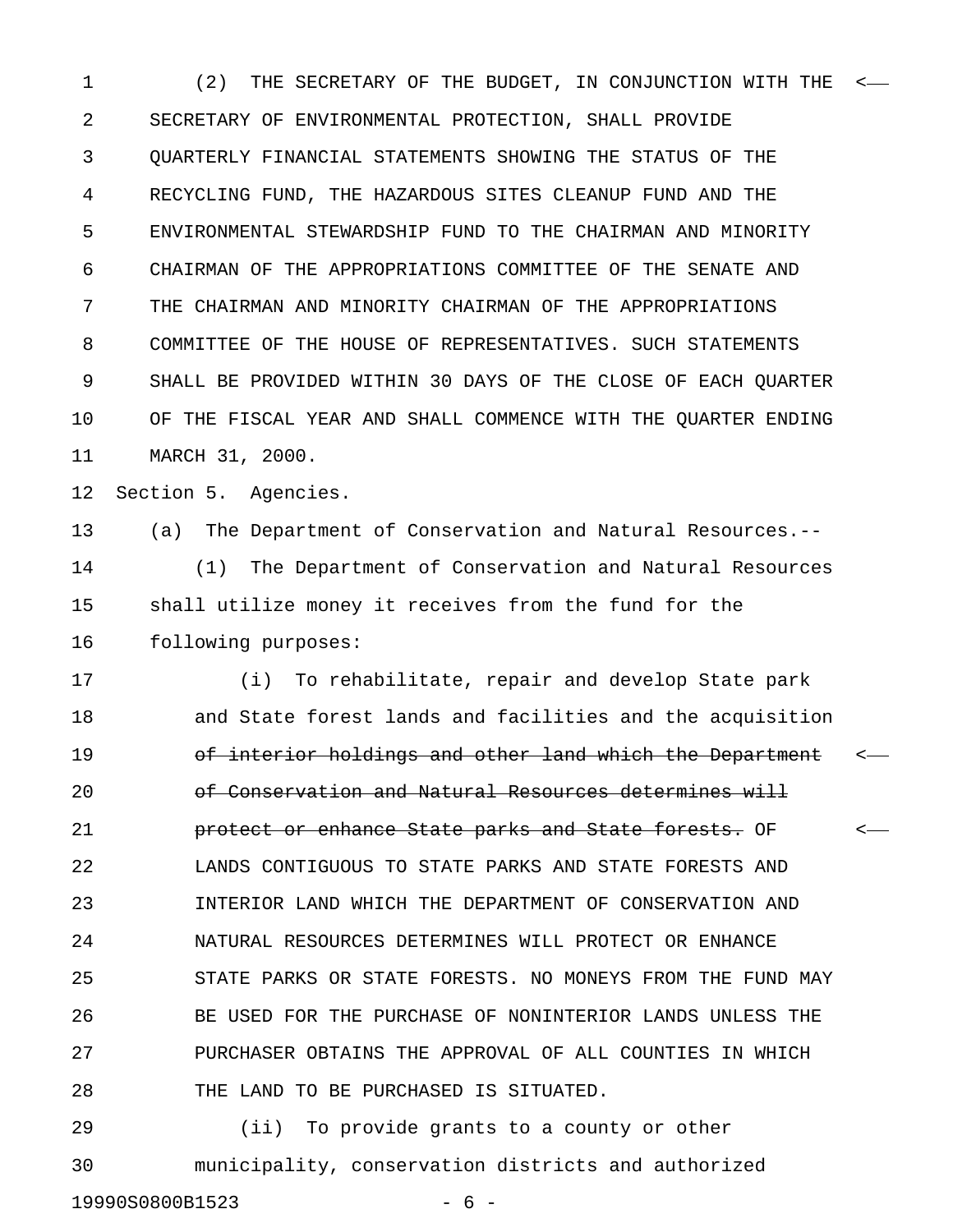1 organizations for the purpose of planning, education, 2 acquisition, development, rehabilitation and repair of 3 greenways, RECREATIONAL trails, open space, natural < 4 areas, river corridors, watersheds, community and 5 heritage parks and recreation facilities; community 6 conservation and beautification projects; forest 7 conservation; and other conservation purposes. Grant 8 moneys may also be used for the direct acquisition of 9 farmland for the purposes set forth in this paragraph. 10 **payment of debt service by a county on obligations issued** 11 to fund farmland acquisition in accordance with the 12 purposes set forth in this act.

13 (iii) To provide grants to a county or other 14 municipality and authorized organizations for the purpose 15 of research, planning, inventories and technical 16 assistance, intended to protect and conserve the 17 biological diversity of this Commonwealth.

18 (2) The Department of Conservation and Natural Resources 19 may require matching funds as a condition of the award of a 20 grant under this subsection.

21 (b) The Department of Environmental Protection.--

22 (1) The Department of Environmental Protection shall 23 utilize money it receives from the fund for the following 24 purposes:

25 (i) To implement acid mine drainage abatement and 26 cleanup efforts and plug abandoned and orphan oil and gas 27 wells.

28 (ii) To provide funding for technical assistance and 29 financial incentives to facilitate remining.

30 (iii) To provide grants to a county or other 19990S0800B1523 - 7 -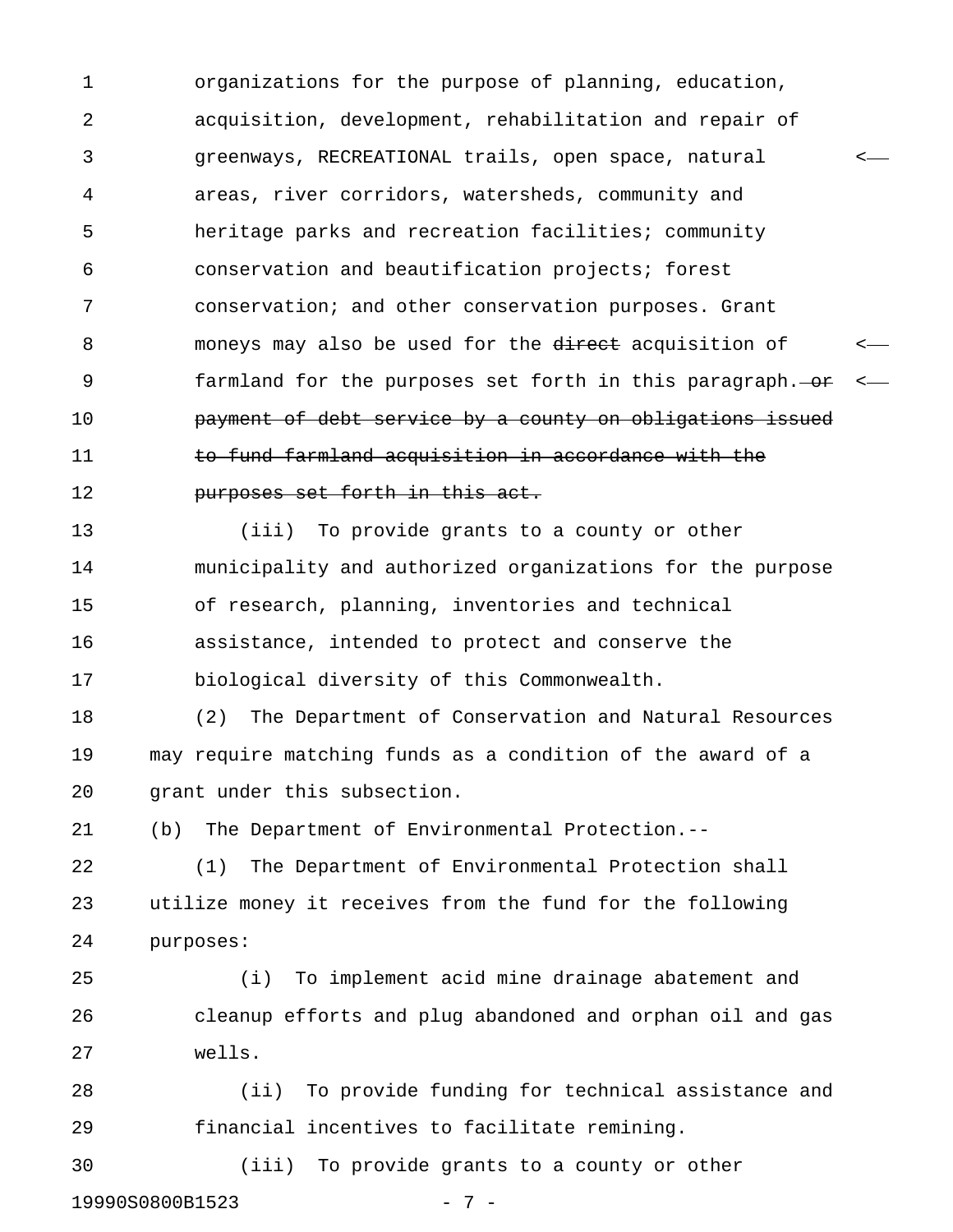1 municipality, county conservation districts, watershed 2 organizations and other authorized organizations for acid 3 mine drainage abatement, mine cleanup efforts and well 4 plugging.

5 (iv) To provide grants and technical assistance to a 6 county or other municipality, county conservation 7 districts, watershed organizations and other authorized 8 organizations to plan and implement local watershed-based 9 conservation efforts.

10 (v) To improve water-quality-impaired watersheds, 11 including those polluted by past mining activities, 12 agricultural and urban runoff, atmospheric deposition, 13 on-lot sewage systems, and earth moving activities.

14 (vi) To provide grants for safe drinking water 15 projects and wastewater treatment projects as provided 16 for in section 11.

17 (2) County conservation districts may further distribute 18 grants received under this section to watershed organizations 19 and other authorized organizations to assist in the 20 implementation of this act.

21 (3) The Department of Environmental Protection may 22 require matching funds as a condition of the award of a grant 23 under this subsection.

24 (4) For a period of five years from the effective date 25 of this act, the Department of Environmental Protection may 26 utilize up to 10% of the money allocated annually to it under 27 section 4(d) to provide grants for safe drinking water 28 projects and wastewater treatment projects. Grants under this 29 paragraph shall be made for the same purposes and shall be 30 subject to the same limitations as grants authorized in 19990S0800B1523 - 8 -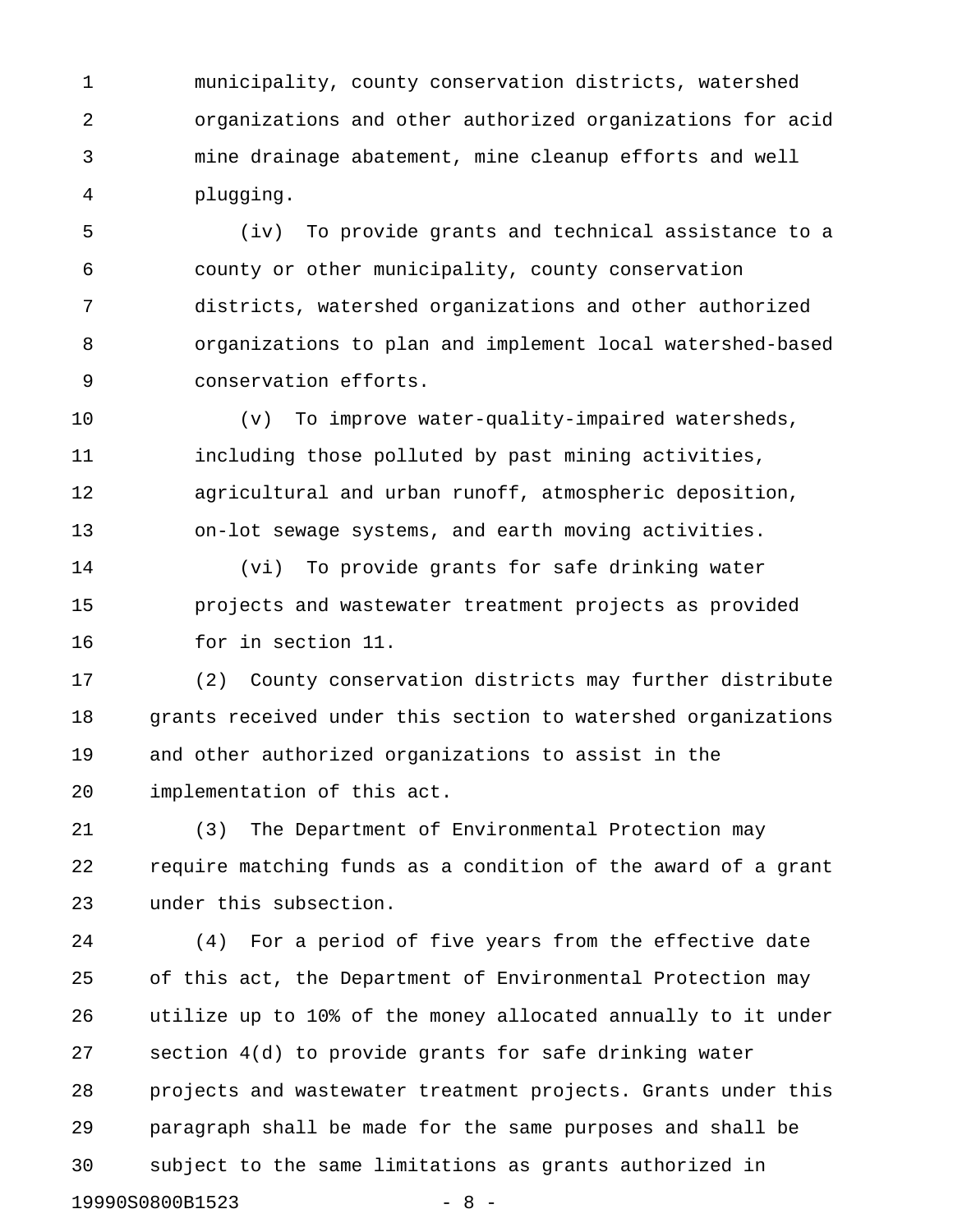1 section 11.

2 (C) DEPARTMENT OF AGRICULTURE.--FUNDS ALLOCATED TO THE < 3 DEPARTMENT OF AGRICULTURE UNDER THIS ACT SHALL BE DEPOSITED IN 4 THE AGRICULTURAL CONSERVATION EASEMENT PURCHASE FUND AND ARE 5 SUBJECT TO THE PROVISIONS OF THE ACT OF JUNE 30, 1981 (P.L.128, 6 NO.43), KNOWN AS THE AGRICULTURAL AREA SECURITY LAW.

7  $\leftarrow$  (D) The authority.--The authority shall utilize money it <-8 receives from the fund to provide financial assistance, in the 9 form of grants and matching grants for STORM WATER, water and < 10 sewer infrastructure projects.

11  $(d)$  (E) Administrative expense limitation.--The departments, <-12 authority and grant recipients that receive moneys from the fund 13 for the purposes set forth in this section may not expend more 14 than 5% 2% of the moneys on administrative expenses.  $\leftarrow$ 

15  $\leftarrow$  (F) Expenditure limitation.--No moneys made available  $\leftarrow$ 16 through the fund shall be used for any purpose which, directly 17 or indirectly, precludes access to or use of any forested land 18 for the practice of sustainable forestry and commercial 19 production of timber or other forest products. THIS SUBSECTION < 20 SHALL NOT APPLY TO FUNDS USED BY COUNTIES OR MUNICIPALITIES FOR 21 THE PURCHASE OR IMPROVEMENT OF PARKLAND TO BE USED FOR PUBLIC 22 RECREATION OR TO FUNDS USED BY THE DEPARTMENT OF CONSERVATION 23 AND NATURAL RESOURCES PURSUANT TO SUBSECTION (A)(1)(I).

24  $(f+)$  (G) Regulations.--The departments and the authority may  $\leftarrow$ 25 promulgate regulations necessary to carry out the purposes of 26 this act.

27 Section 6. Property and equipment restrictions.

28 (a) Prohibition.--Recipients of grants under this act may 29 not dispose of or convert property or equipment acquired with a 30 grant for purposes other than the purposes approved in the 19990S0800B1523 - 9 -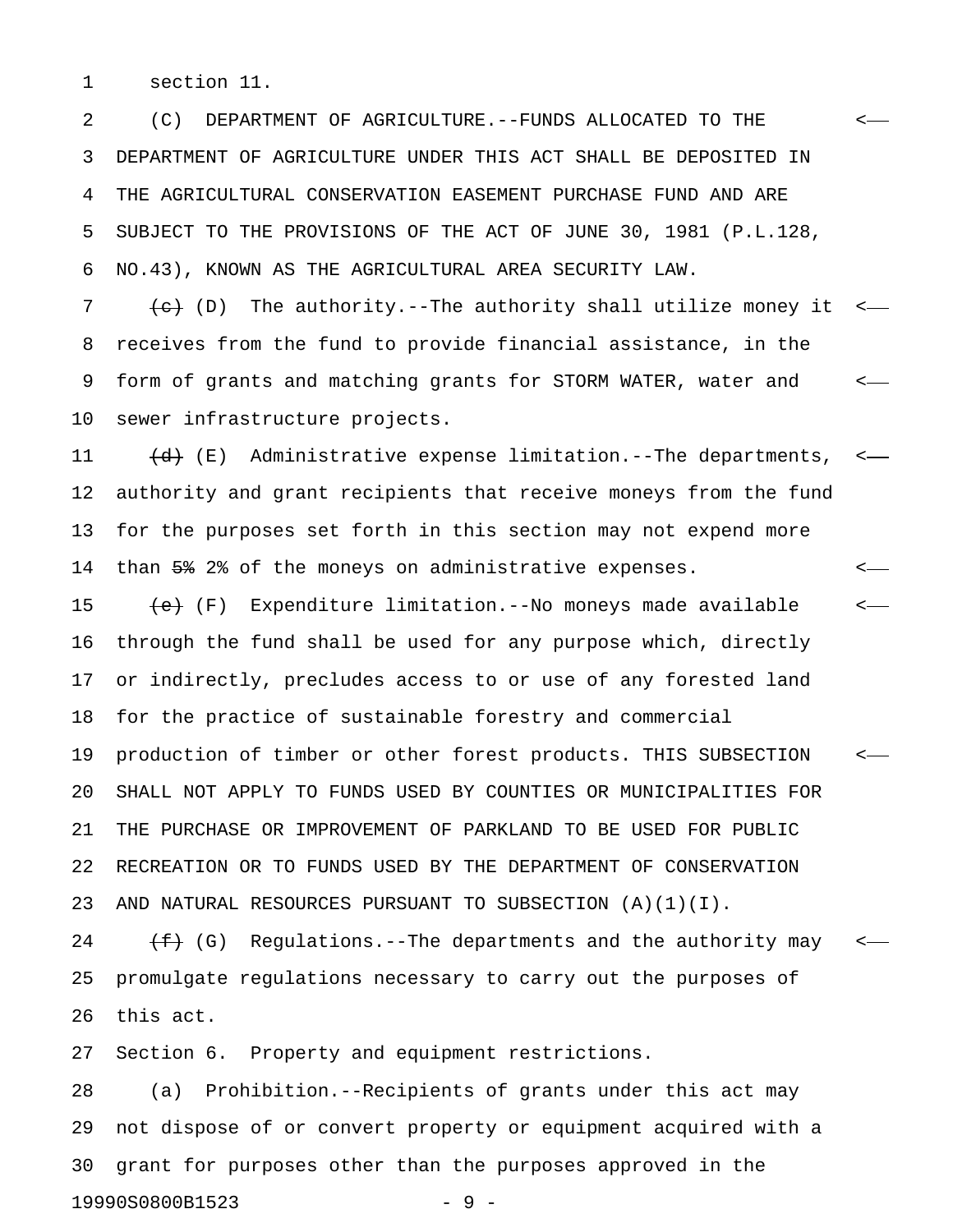1 project application without the prior written approval of the 2 agency awarding the grant.

3 (b) Remedy.--If a violation of subsection (a) occurs, the 4 agency may:

5 (1) Require the recipient to refund all grants related 6 to the project, including 10% annual interest, compounded 7 four times annually, from the date the original grant was 8 received until the grant is repaid.

9 (2) Require acquisition by the recipient of equivalent 10 replacement property, as determined by the agency.

11 (3) Take possession of the property or equipment funded 12 by the agency.

13 Section 7. Federal programs.

14 Agencies may utilize available Federal funds to augment funds 15 available under this act.

16 Section 8. Wild Resource Conservation Fund; duties of

17 Department of Conservation and Natural Resources. 18 (a) Appropriation.--The moneys contained in the Wild 19 Resource Conservation Fund are hereby appropriated, upon 20 approval of the Governor, to the Department of Conservation and 21 Natural Resources for the purposes of carrying out subsection 22 (b), section 5(a), and the act of June 23, 1982 (P.L.597, 23 No.170), known as the Wild Resource Conservation Act.

24 (b) Projects and programs.--

25 (1) The Wild Resource Conservation Board may approve 26 projects or programs for funding as necessary to preserve and 27 enhance wild resources. Grants for approved projects shall be 28 made by the Department of Conservation and Natural Resources 29 from the Wild Resource Conservation Fund. The department 30 shall not allocate money from the Wild Resource Conservation 19990S0800B1523 - 10 -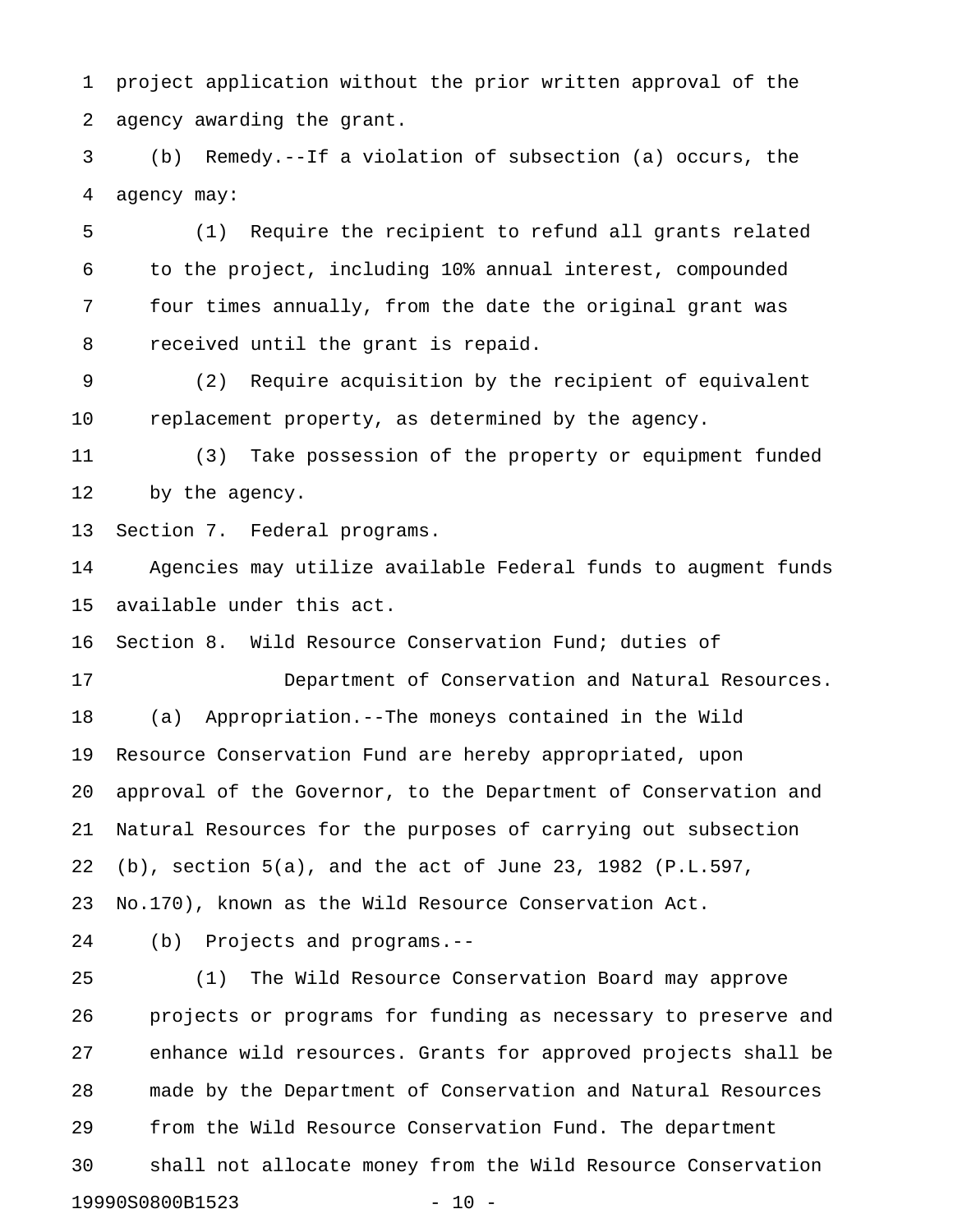1 Fund under this paragraph if the allocation would exceed the 2 money available in the Wild Resource Conservation Fund. The 3 Wild Resource Conservation Board shall consider the 4 recommendations of interested persons and representatives of 5 agencies serving on the board when approving projects under 6 this paragraph.

7 (2) In addition to the grants under paragraph (1), the 8 Wild Resource Conservation Board may recommend projects or 9 programs that promote the preservation and enhancement of 10 wild resources to the Department of Conservation and Natural 11 Resources for funding from the Environmental Stewardship Fund 12 under section 5(a).

13 (c) Sale of merchandise and voluntary contributions.--The 14 Wild Resource Conservation Board, with the approval of the 15 Department of Conservation and Natural Resources, shall have the 16 right to issue for sale to the public stamps, decals or other 17 items of personal property intended to signify the interest of 18 the purchaser in contributing to programs established by the 19 board under this section. Any contributions received and the net 20 proceeds from the sale of merchandise shall be deposited in the 21 Wild Resource Conservation Fund.

22 (d) Advisory committee.--The Wild Resource Conservation 23 Board may establish an advisory committee to advise the board 24 and the Department of Conservation and Natural Resources 25 regarding the WILD RESOURCE management OBJECTIVES of the board < 26 and the approval of projects to promote the preservation and 27 enhancement of wild resources. Members of the committee shall be 28 chosen from the general public and shall serve at the pleasure 29 of the board. <del>The members of the advisory committee:</del>  $\langle \cdot \rangle$ 

 $30$  (1) Shall be chosen from the public and shall serve at 19990S0800B1523 - 11 -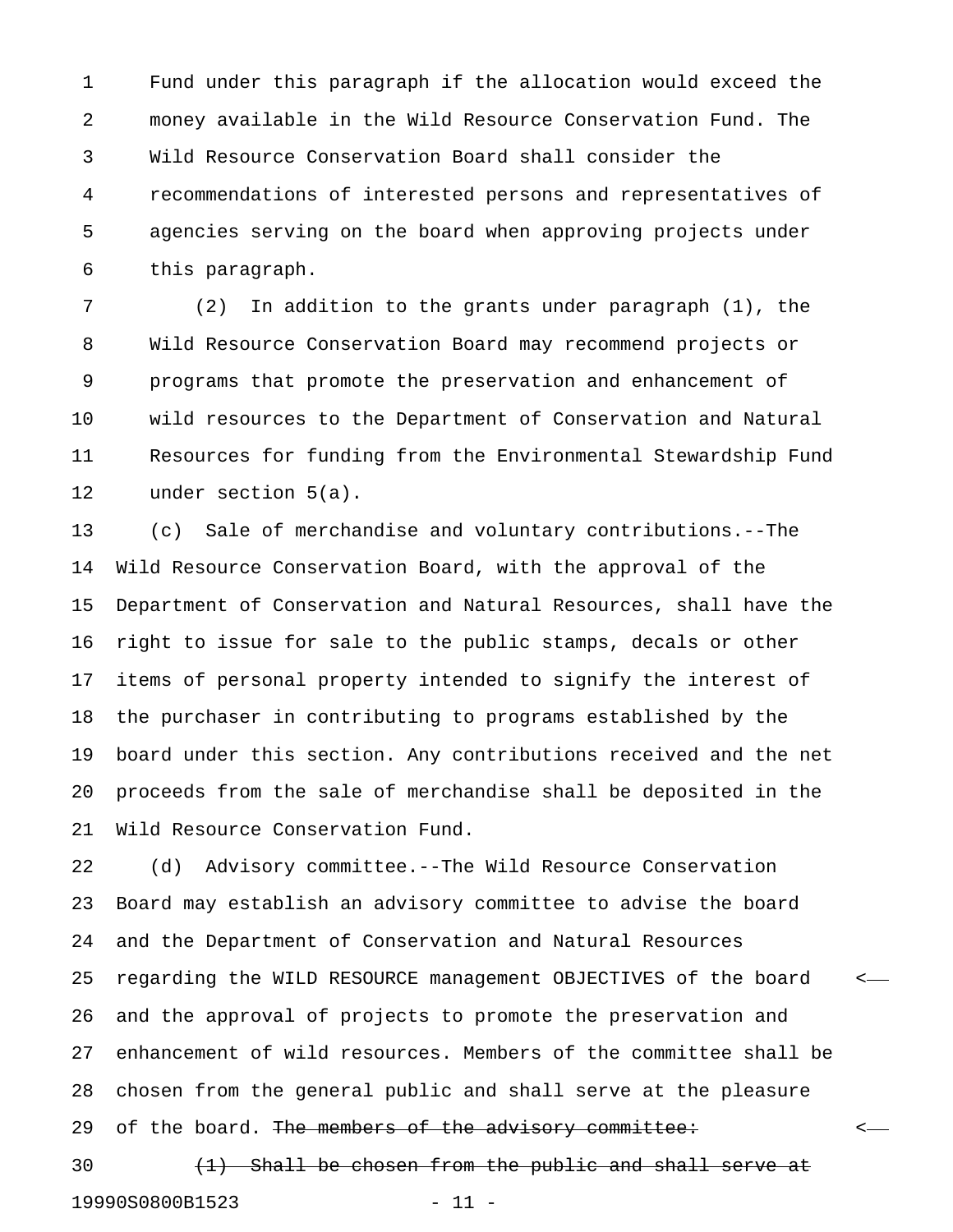1 the pleasure of the board.

 $(2)$   $(2)$  Shall meet to advise the board and the Department of 3 Conservation and Natural Resources.

4 (3) Shall make recommendations regarding wild resource 5 management objectives of the board and projects that will 6 promote the preservation and enhancement of wild resources. 7 (e) Activities of other agencies.--The authority granted 8 pursuant to subsection (c) shall not affect or interfere with 9 similar authority vested by law in any agency represented on the 10 board to sell items of personal property which promote the 11 independent programs of those respective agencies. Said agencies 12 shall likewise have the right to issue for sale items of 13 personal property intended to signify the interest of the 14 purchaser in contributing to programs established by the 15 department, the net proceeds of which shall be deposited in the 16 Wild Resource Conservation Fund. 17 Section 9. Sewage construction payments to municipalities.

18 (a) Certain payments permitted.--A county or other 19 municipality, municipal authority or school district receiving 20 payments on the effective date of this act pursuant to the act 21 of August 20, 1953 (P.L.1217, No.339), entitled "An act 22 providing for payments by the Commonwealth to municipalities 23 which have expended money to acquire and construct sewage 24 treatment plants in accordance with the Clean Streams Program 25 and the act, approved the twenty-second day of June, one 26 thousand nine hundred thirty-seven (Pamphlet Laws 1987), and 27 making an appropriation," may continue to receive such payments 28 for the construction or repair of sewage treatment plants, < 29 PROVIDED THAT THEIR SEWAGE TREATMENT PLANT OPERATIONS IMPLEMENT 30 ODOR ABATEMENT PROGRAMS AS NECESSARY.

19990S0800B1523 - 12 -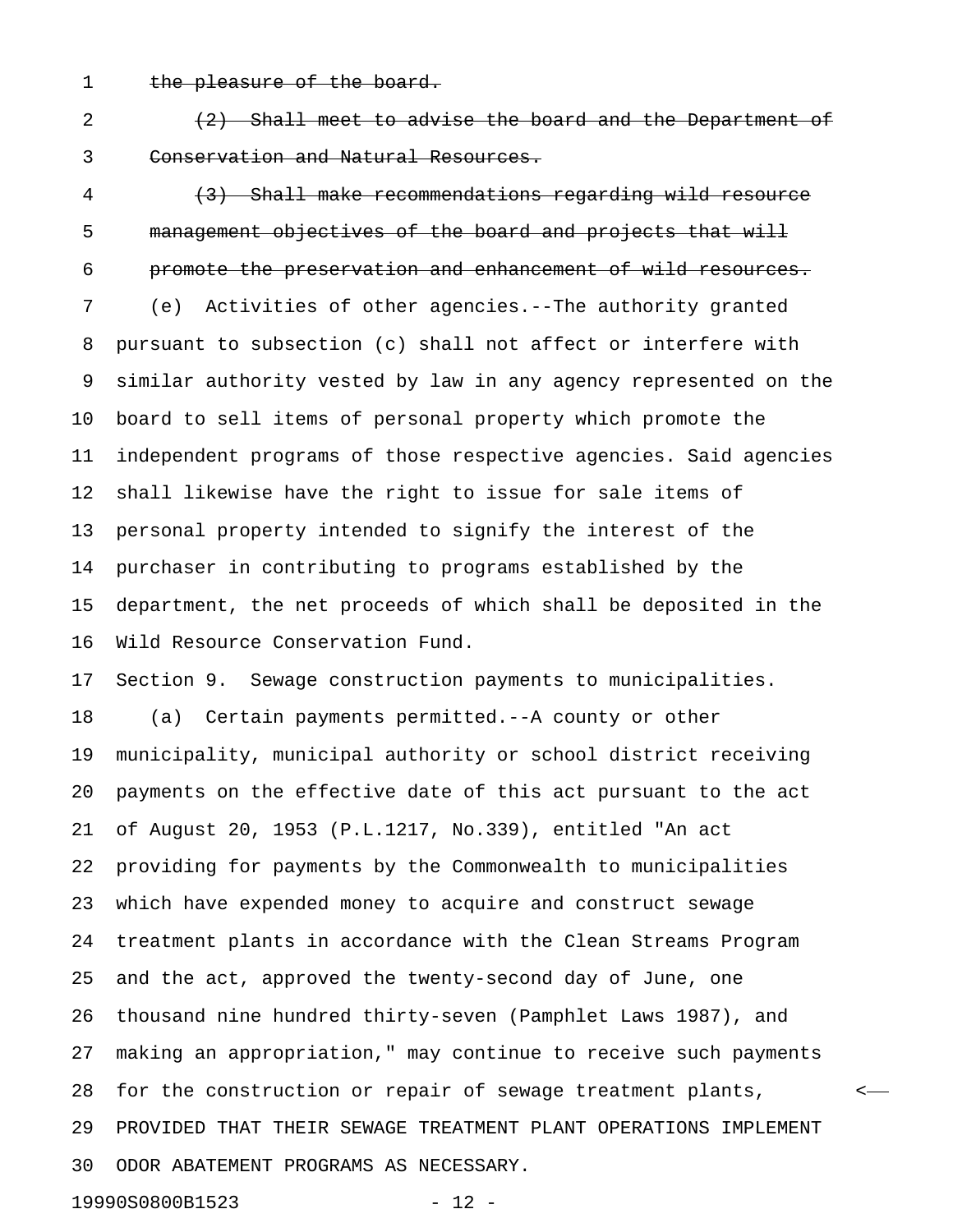1 (b) Certain payments prohibited.--No municipality, municipal 2 authority or school district which is not presently receiving 3 payments pursuant to the act of August 20, 1953 (P.L.1217, 4 No.339) may apply for and receive payments under that act. No 5 new or additional costs of equipment or acquisition of sewage 6 treatment plants for which construction has not commenced prior 7 to the effective date of this act may be included in a request 8 for payment by any municipality, municipal authority or school 9 district. For purposes of this section, construction shall be 10 deemed to have commenced:

11 (1) When WHEN the applicant has applied for or received <-12 a permit pursuant to the act of June 22, 1937 (P.L.1987, 13 No.394), known as The Clean Streams Law, for construction or 14 modification of the sewage treatment plant;

15 (2) When WHEN the applicant has applied for or received <-16 construction financing or has dedicated capital funds for an 17 identified project and the appropriate construction permit 18 under The Clean Streams Law has been applied for or received 19 by December 31, 2000; OR <

20 (3) When WHEN a construction permit under The Clean  $\leftarrow$ 21 Streams Law is not required, a signed contract or purchase 22 order for an eligible acquisition or construction expense has 23 been validly executed.

24 Section 10. Effect of repeal on sewage construction payments to 25 municipalities.

26 (a) Payments outstanding.--The repeal of the act of August 27 20, 1953 (P.L.1217, No.339), entitled "An act providing for 28 payments by the Commonwealth to municipalities which have 29 expended money to acquire and construct sewage treatment plants 30 in accordance with the Clean Streams Program and the act, 19990S0800B1523 - 13 -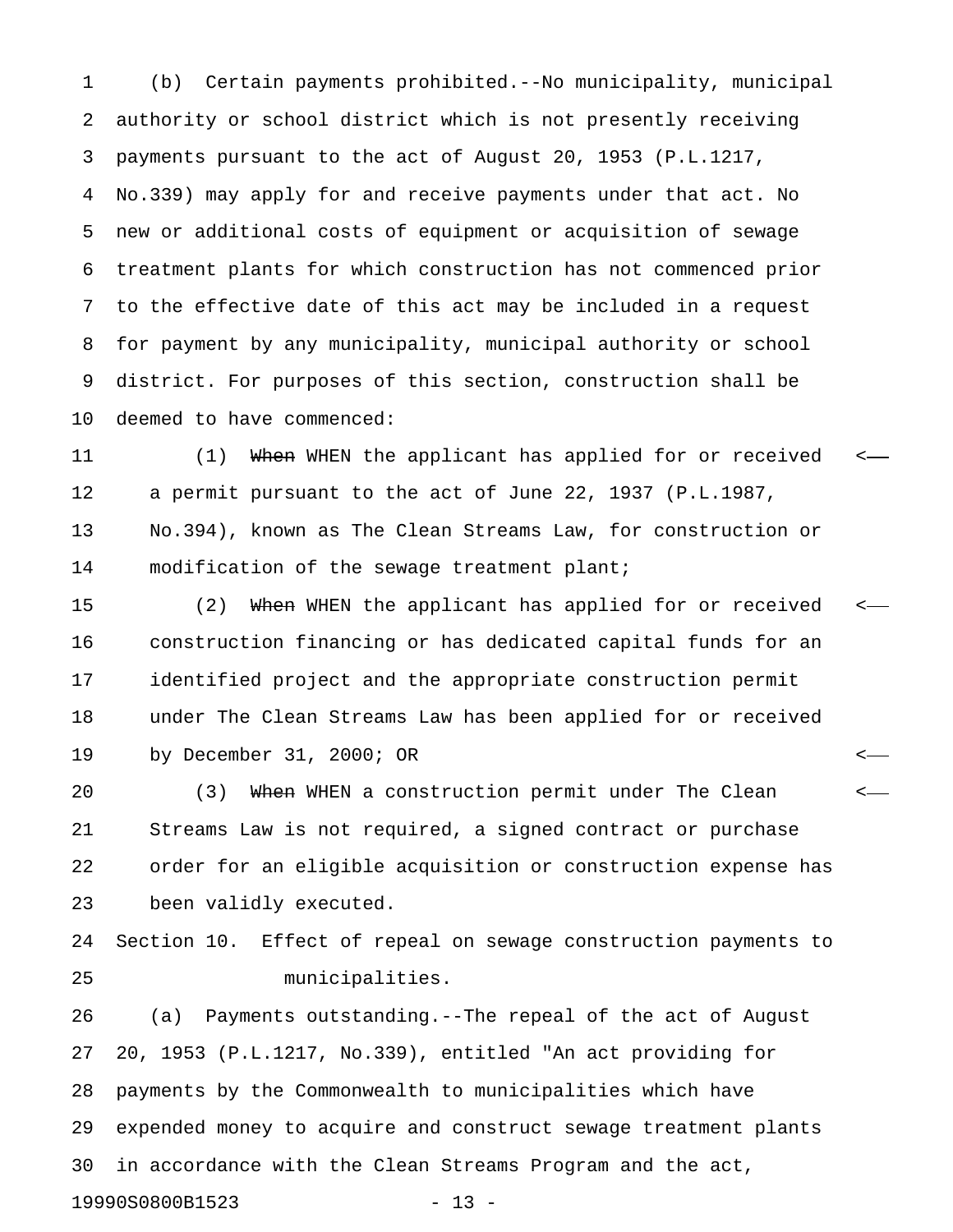1 approved the twenty-second day of June, one thousand nine 2 hundred thirty-seven (Pamphlet Laws 1987), and making an 3 appropriation," under section 17(a) shall not affect payments by 4 the Commonwealth, or any portion thereof, that remain 5 outstanding for the cost of acquisition or construction of a 6 sewage treatment plant being funded under that act, PROVIDED < 7 THAT THEIR SEWAGE TREATMENT PLANT OPERATIONS IMPLEMENT ODOR 8 ABATEMENT PROGRAMS AS NECESSARY.

9 (b) Equipment and plants replaced, etc.--As equipment and 10 plants continuing to be funded under the act of August 20, 1953 11 (P.L.1217, No.339) are replaced, taken out of service or 12 abandoned, payment for the equipment and plants shall be 13 discontinued.

14 Section 11. Environmental infrastructure grants to water and 15 wastewater treatment facilities.

16 (a) Separate account.--Savings realized in section 9 shall 17 be placed in an account within the fund, separate from the 18 allocations in section 4(d), and administered by the Department 19 of Environmental Protection for environmental infrastructure 20 grants to a county or other municipality, municipal authorities 21 and school districts for water and wastewater treatment 22 facilities that:

23 (1) <del>implement</del> INSTALL OR IMPLEMENT new or innovative <-24 technologies in their operations;

25 (2) implement pollution prevention techniques in their 26 operations; <del>or</del> the contract of the contract of the contract of the contract of the contract of the contract of the contract of the contract of the contract of the contract of the contract of the contract of the contra

27 (3) undertake treatment process modernization or other 28 capital improvements; OR <

29 (4) IMPLEMENT ODOR ABATEMENT PROGRAMS IN THEIR 30 OPERATIONS.

19990S0800B1523 - 14 -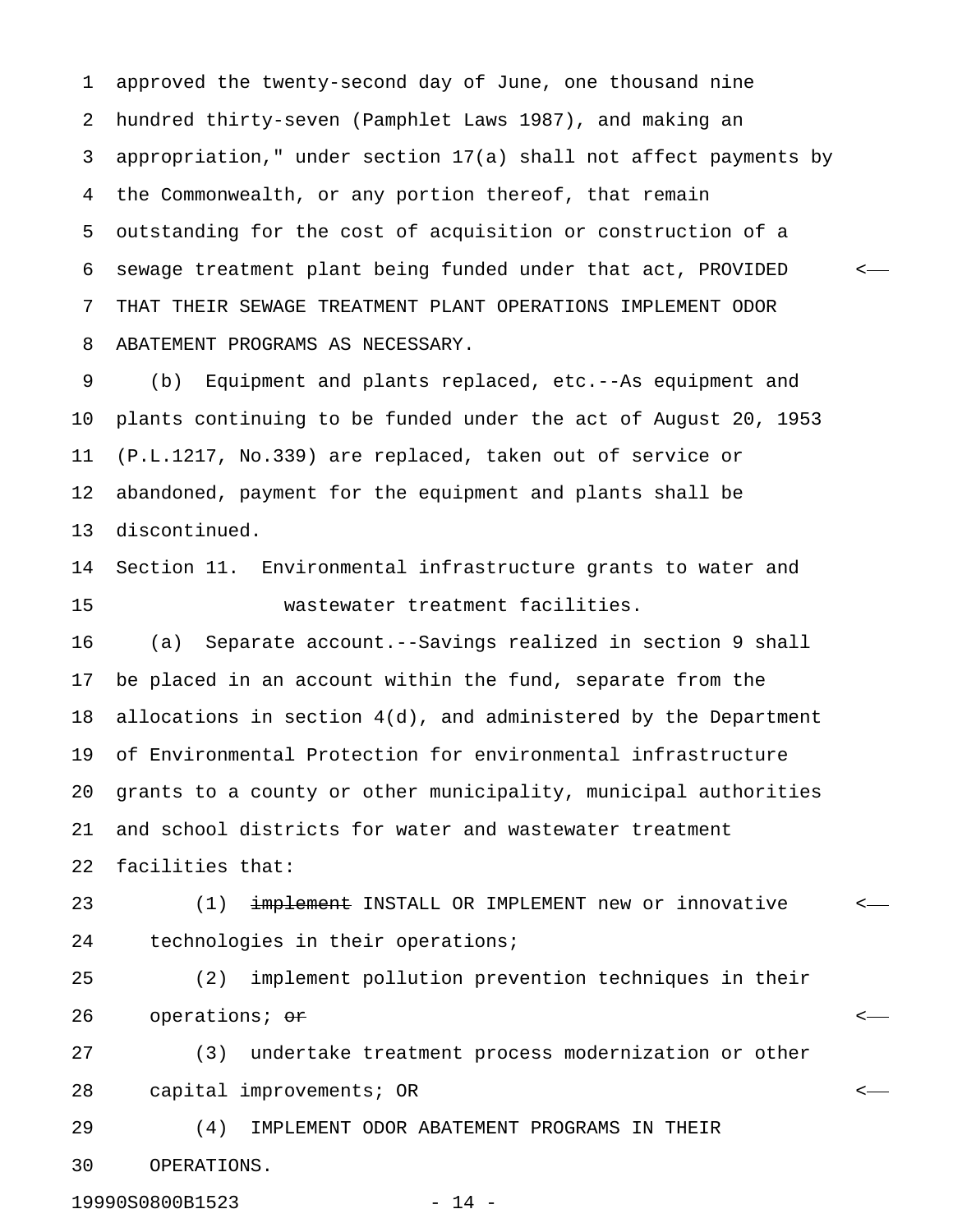1 (b) Limitation.--Funding under this section shall be limited 2 to capital improvements to the physical operation of the 3 treatment facility and not for administrative purposes or for 4 machinery or equipment peripherally related to the operation. 5 (c) Funding availability.--Funding shall be available to all 6 counties or other municipalities, municipal authorities and 7 school districts on the basis of cost of the environmental or 8 public health improvement and not based on demographics, per 9 capita income or other unit of measure not tied to the cost of 10 the environmental improvement.

11 (d) Calculation of fund moneys.--The account shall be a 12 cumulative account set annually at the savings amount calculated 13 by subtracting the amount of annual payments funded under 14 section 10 from the amount of payments capped under section 9. 15 Section 12. Protection of Recycling Fund.

16 (a) Market development funding.--The Department of 17 Environmental Protection, on an annual basis, shall provide 18 sufficient moneys for market development from the Recycling Fund 19 to promote the long-term sustainability of recycling and to 20 promote the continued growth of the recycling rate. For purposes 21 of this subsection, market development shall mean a set of 22 government policies and programs that promote the removal of 23 marketplace barriers to recycling and that promote a productive 24 end use for recyclables collected from residents and businesses. 25 (b) Review of expenditures.--Prior to submitting its annual 26 Recycling Fund spending plan to the General Assembly, the 27 Department of Environmental Protection shall submit details of 28 its proposed expenditures under the act of July 28, 1988 29 (P.L.556, No.101), known as the Municipal Waste Planning, 30 Recycling and Waste Reduction Act, including additional 19990S0800B1523 - 15 -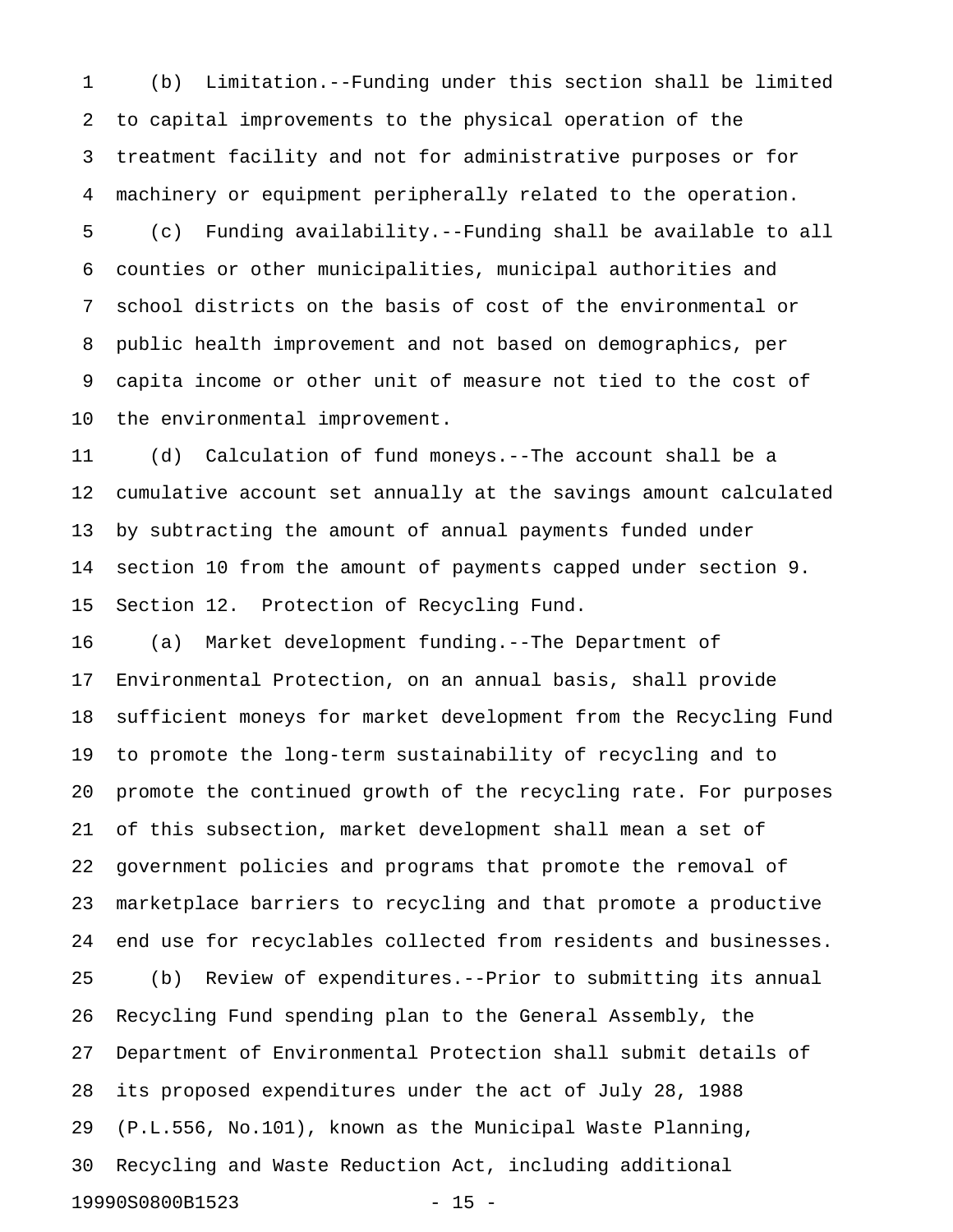1 expenditures for market development, for review and comment to 2 the Recycling Fund Advisory Committee. At the same time, the 3 department shall submit details of its actual expenditures under 4 the Municipal Waste Planning, Recycling and Waste Reduction Act 5 for the prior fiscal year, including actual expenditures for 6 market development, for review and comment to the committee. The 7 information on actual expenditures provided to the committee 8 shall include a complete list of eligible grant applications 9 received by the Department of Environmental Protection pursuant 10 to sections 901 and 902 of the Municipal Waste Planning, 11 Recycling and Waste Reduction Act in the prior fiscal year. The 12 list shall include:

13 (1) The name of the applicant.

14 (2) The amount of funding requested.

15 (3) The amount of funding offered by the Department of 16 Environmental Protection.

17 (4) An explanation of any difference between the amount 18 requested by the applicant and the amount offered by the 19 Department of Environmental Protection.

20 (c) Minimum level of funding.--For a period of five years 21 from the effective date of this act, moneys expended for 22 programs authorized in the Municipal Waste Planning, Recycling 23 and Waste Reduction Act shall not fall below levels expended in 24 fiscal year <del>1998-1999</del> 1999-2000.

25 (d) Information to applicant.--When the Department of 26 Environmental Protection denies an application for a grant, or 27 approves an application for less than the amount requested by 28 the applicant, the department shall provide the applicant with a 29 written statement indicating the reason for the denial or 30 reduction in funding amount. Where an otherwise eligible grant 19990S0800B1523 - 16 -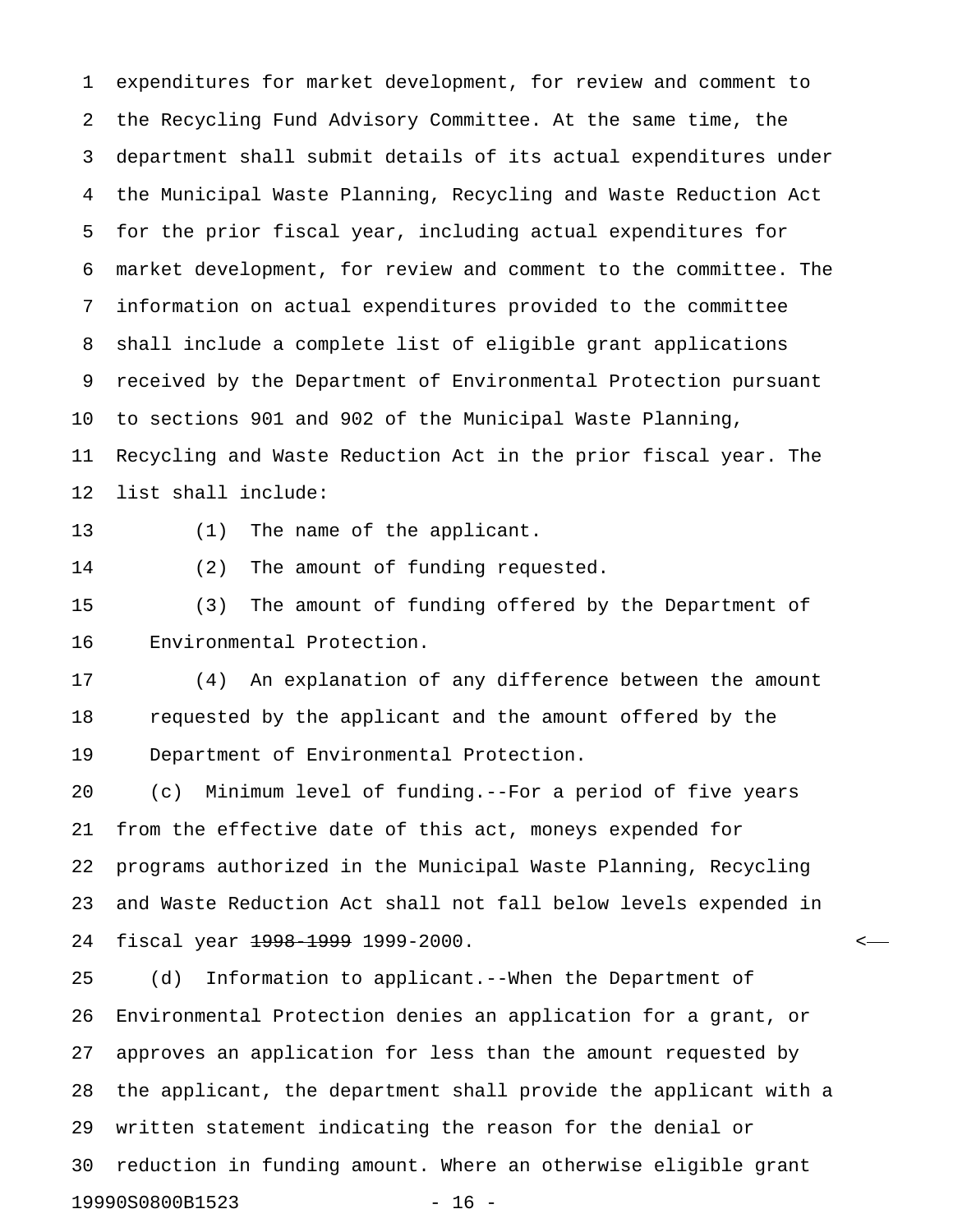1 application meets the criteria of the Department of

2 Environmental Protection for funding but cannot be funded by the 3 department during the current fiscal year, the department shall 4 provide a written statement to the applicant explaining how the 5 department plans to fund the application.

6 Section 13. Extension of fees.

7 (a) Recycling fee.--No fee shall be imposed under section 8 701 of the act of July 28, 1988 (P.L.556, No.101), known as the 9 Municipal Waste Planning, Recycling and Waste Reduction Act, on 10 or after October 15, 2004.

11 (b) Fee established.--Each operator of a municipal waste 12 landfill shall pay, in the same manner prescribed in section 701 13 of the Municipal Waste Planning, Recycling and Waste Reduction 14 Act, an amount equal to 25ç per ton of weighted waste or 25ç per 15 three cubic yards of volume measured waste for all solid waste 16 received at the landfill. These fees shall be paid to the State 17 Treasury and deposited into the fund.

18 Section 14. Allocation of State realty transfer tax revenues. 19 Beginning January 31, 2000, and at the end of each month 20 thereafter through December 31, 2004, the State Treasurer shall 21 transfer to the Environmental Stewardship Fund 30% 33% of the  $\sim$ 22 previous month's revenues from the tax imposed under section 23 1102-C of the act of March 4, 1971 (P.L.6, No.2), known as the 24 Tax Reform Code of 1971. Upon the enactment of an increase of 25 the tax imposed under section 1102-C of the Tax Reform Code of 26 1971, the amount transferred each month pursuant to this section 27 shall not exceed the amount which would have been collected had 28 the tax increase not been enacted.

29 Section 15. Effect of repeal of site-specific postclosure fund 30 provisions.

19990S0800B1523 - 17 -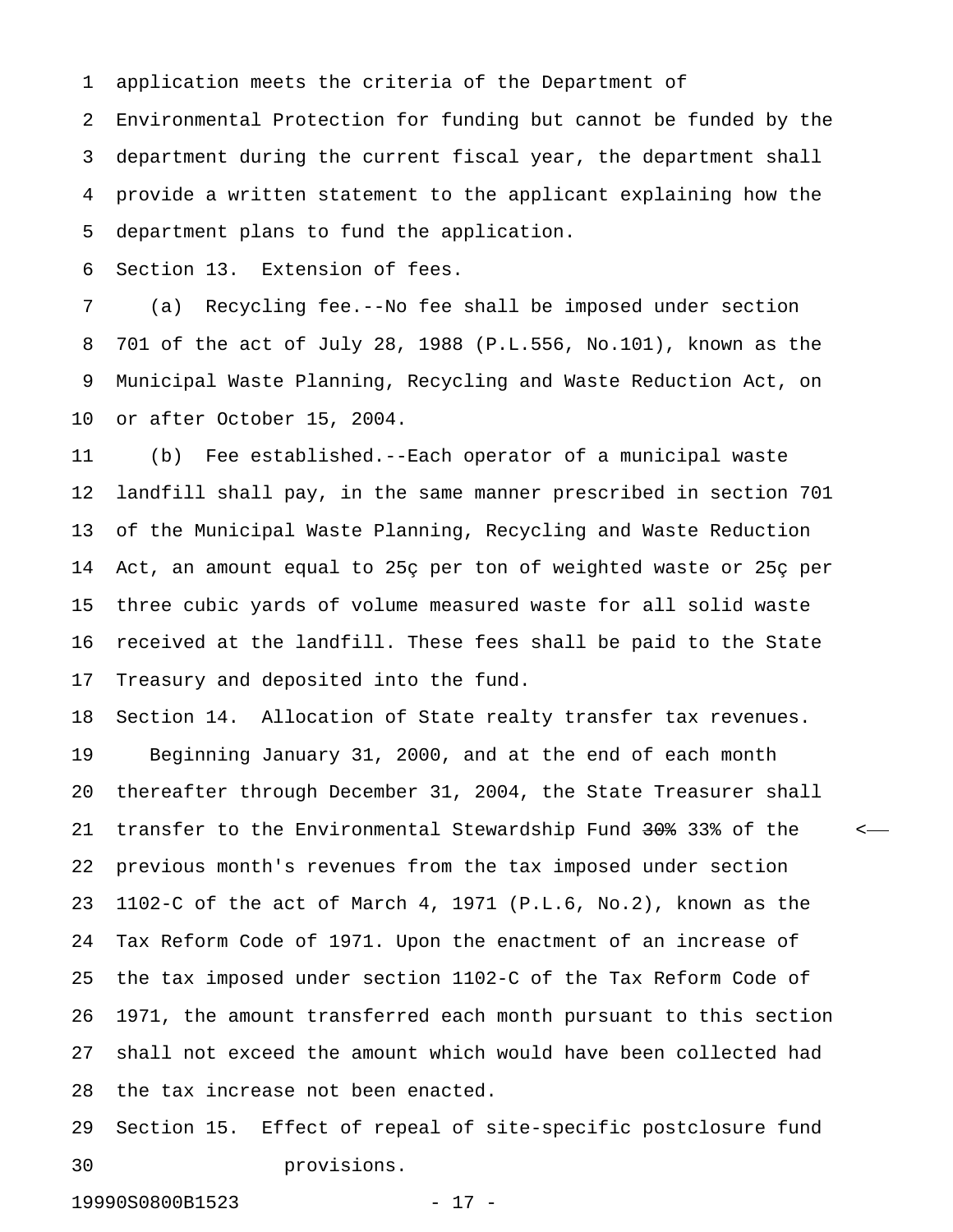1 (a) General rule.--Prior to certification of final closure 2 and release by the Department of Environmental Protection of the 3 landfill bond under the act of July 7, 1980 (P.L.380, No.97), 4 known as the Solid Waste Management Act, and the regulations 5 promulgated thereto, the trustee may release moneys from the 6 trust to the county which established the trust upon written 7 request from the county to the trustee in order for the county 8 to spend the money to fund county conservation districts, 9 protect farmland or to accomplish any other purpose authorized 10 by this act. Payment of debt service by a county on obligations 11 issued to fund such purposes shall be deemed to be paid for a 12 permitted purpose. Expenditure for farmland preservation must 13 comply with the act of June 30, 1981 (P.L.128, No.43), known as 14 the Agricultural Area Security Law.

15 (b) Limitations.--Moneys in a site-specific postclosure 16 trust that have not been released to the county prior to 17 certification of final closure and release of the landfill bond 18 may be used only for remedial measures and emergency actions 19 that are necessary to prevent or abate adverse effects upon the 20 environment after closure of the landfill. The county may 21 withdraw actual costs incurred in establishing and administering 22 the trust in an amount not to exceed 0.5% of the moneys 23 deposited in the trust. The trustee may release moneys for 24 remedial measures and emergency actions only upon written 25 request of the operator of a landfill and upon prior written 26 approval by the Department of Environmental Protection. Such 27 request shall include the proposed amount and purpose of the 28 withdrawal and a copy of the Department of Environmental 29 Protection's written approval of the expenditure. A copy of the 30 request shall be provided to the county and the host 19990S0800B1523 - 18 -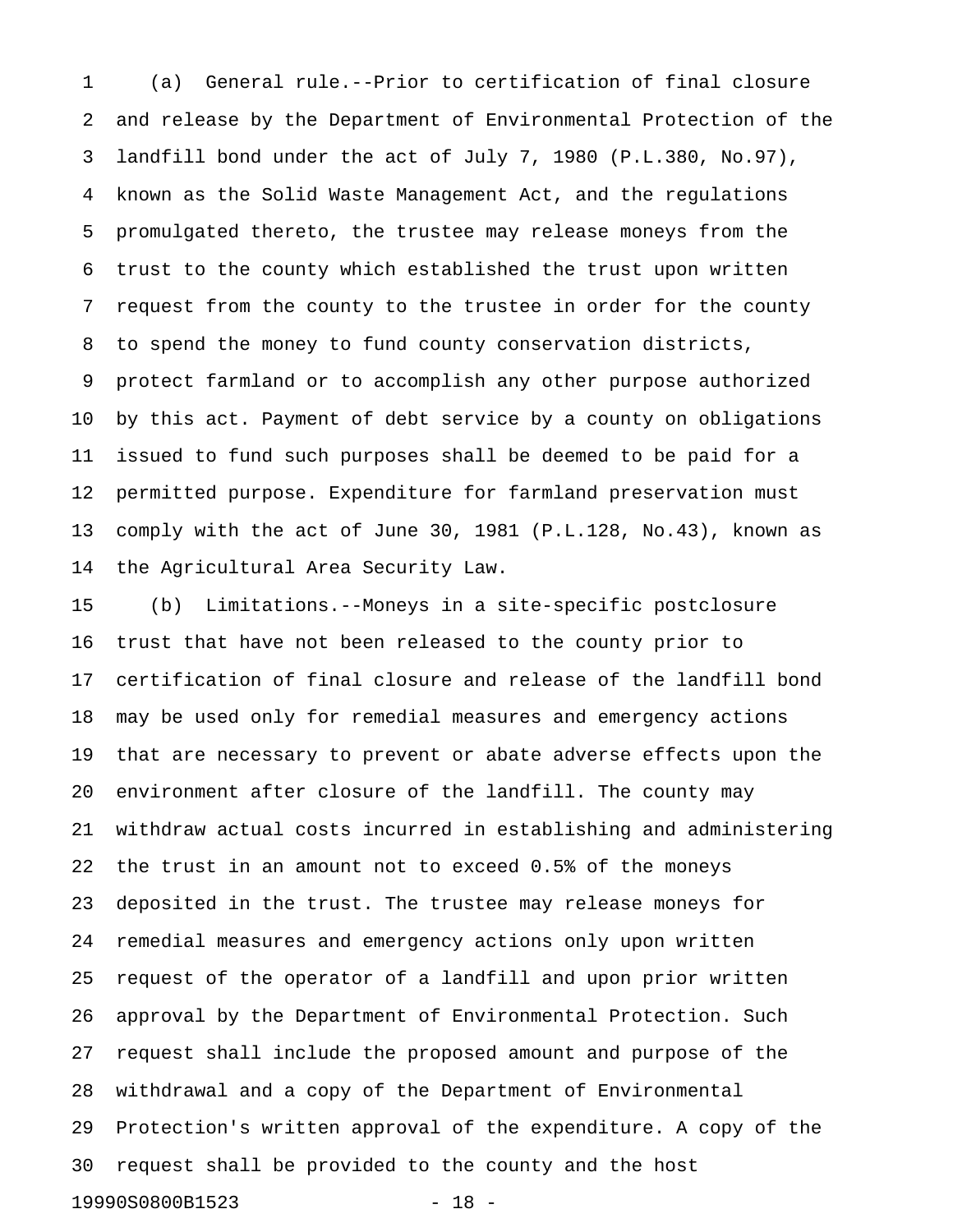1 municipality. A copy of any withdrawal document prepared by the 2 trustee shall be provided to the Department of Environmental 3 Protection, the county and the host municipality. No withdrawal 4 from this trust for remedial measures and emergency actions may 5 be made until after the Department of Environmental Protection 6 has certified closure of the landfill. Moneys remaining in a 7 trust subsequent to certification of final closure of the 8 landfill and release of the landfill's bond shall be given to 9 the county that established the trust for use in a manner 10 consistent with this act.

11 (C) APPLICABILITY.--THIS SECTION SHALL NOT APPLY TO ANY < 12 COUNTY OF THE THIRD CLASS HAVING A POPULATION UNDER THE 1990 13 FEDERAL DECENNIAL CENSUS OF GREATER THAN 225,000 BUT LESS THAN 14 242,500.

15 Section 16. Pollution prevention appropriation.

16 The sum of \$2,000,000 is hereby appropriated, upon approval 17 of the Governor, to the Department of Environmental Protection 18 from the Hazardous Sites Cleanup Fund for the fiscal year July 19 1, 1999, to June 30, 2000, for the purposes of expanding the 20 Small Business and Household Pollution Prevention Program to 21 provide onsite assessments and recommendations for pollution 22 prevention and energy efficiency techniques for fiscal year 23 1999-2000. The General Assembly may appropriate up to \$2,000,000 24 in additional funds from the Hazardous Sites Cleanup Fund for 25 the fiscal year July 1, 2000, to June 30, 2001, for this 26 purpose.

27 Section 17. Repeals.

28 (a) Absolute.--The following acts and parts of acts are 29 repealed:

30 Section 1936-A(b) of the act of April 9, 1929 (P.L.177, 19990S0800B1523 - 19 -